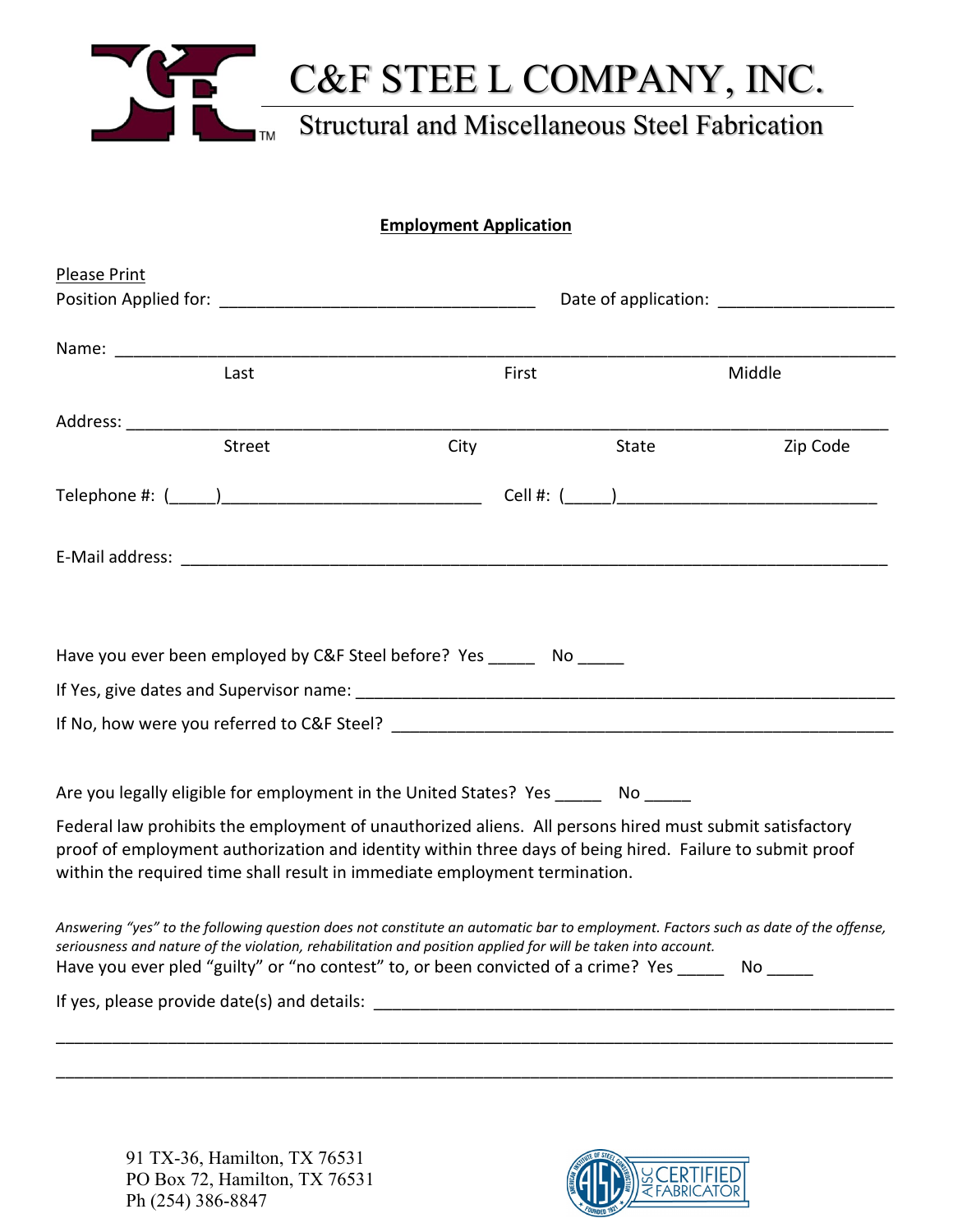٦

# **Employment History:**

*Starting with your current or most recent employer, provide the following information:*

| Dates Employed: FROM _____/ _____/ _____ TO _____/ _____/ _____                                                 |                                                                                                                 |  |
|-----------------------------------------------------------------------------------------------------------------|-----------------------------------------------------------------------------------------------------------------|--|
| Hourly Wage/Salary upon leaving: \$_________ per _________ Position Held upon leaving: ________________________ |                                                                                                                 |  |
|                                                                                                                 |                                                                                                                 |  |
|                                                                                                                 |                                                                                                                 |  |
|                                                                                                                 |                                                                                                                 |  |
|                                                                                                                 |                                                                                                                 |  |
|                                                                                                                 |                                                                                                                 |  |
|                                                                                                                 |                                                                                                                 |  |
|                                                                                                                 |                                                                                                                 |  |
|                                                                                                                 |                                                                                                                 |  |
| Dates Employed: FROM _____/ _____/ _____ TO _____/ _____/                                                       |                                                                                                                 |  |
| Hourly Wage/Salary upon leaving: \$_________ per _________ Position Held upon leaving: ________________________ |                                                                                                                 |  |
|                                                                                                                 |                                                                                                                 |  |
|                                                                                                                 |                                                                                                                 |  |
|                                                                                                                 |                                                                                                                 |  |
|                                                                                                                 |                                                                                                                 |  |
|                                                                                                                 |                                                                                                                 |  |
|                                                                                                                 |                                                                                                                 |  |
|                                                                                                                 |                                                                                                                 |  |
|                                                                                                                 |                                                                                                                 |  |
| Dates Employed: FROM _____/_____/______ TO _____/_____/_____                                                    |                                                                                                                 |  |
|                                                                                                                 | Hourly Wage/Salary upon leaving: \$_________ per _________ Position Held upon leaving: ________________________ |  |
|                                                                                                                 |                                                                                                                 |  |
|                                                                                                                 |                                                                                                                 |  |
|                                                                                                                 |                                                                                                                 |  |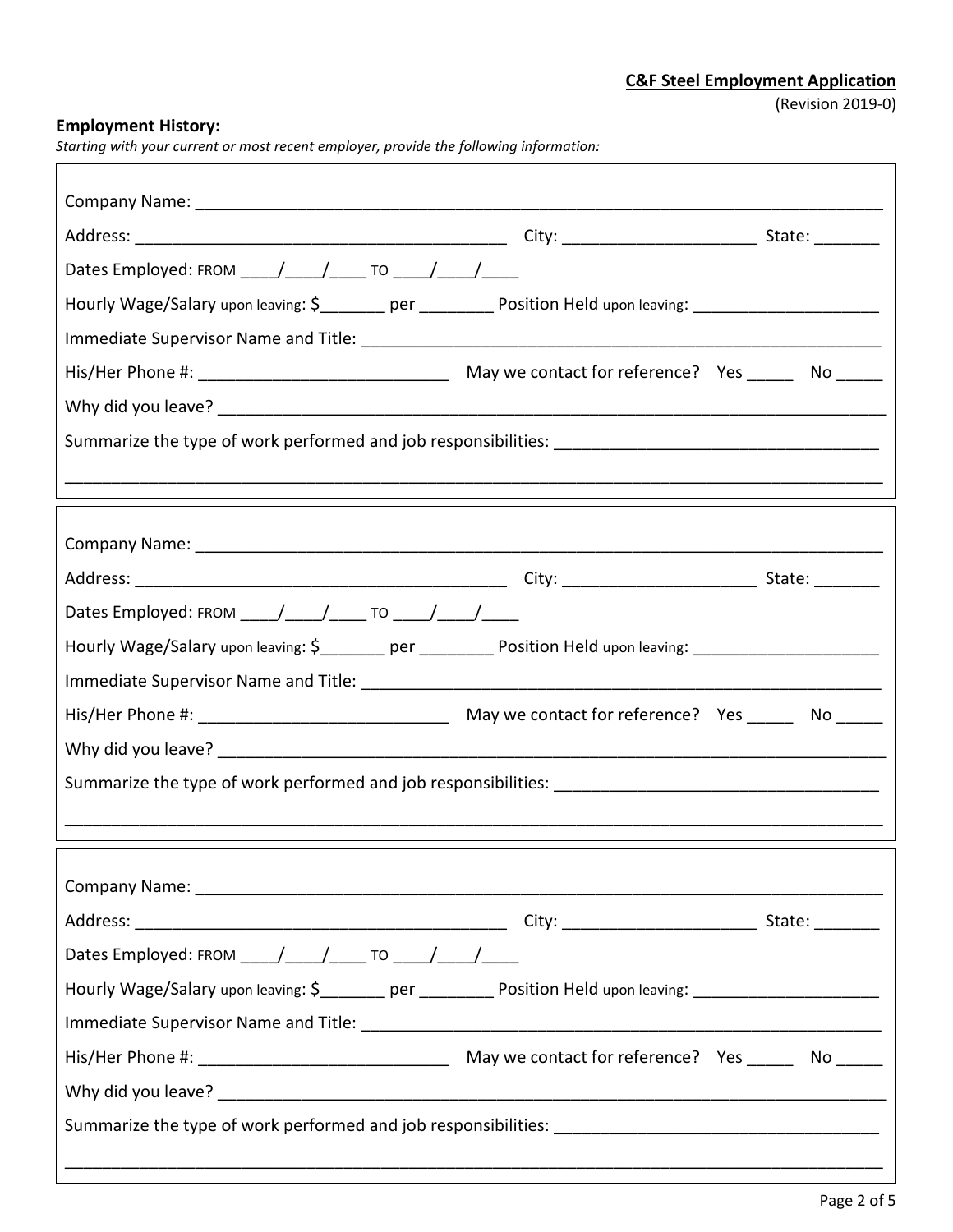#### **Skills and Qualifications:**

*Summarize any special training, skills, licenses and/or certificates that may assist you in performing the position for which you are applying:*

\_\_\_\_\_\_\_\_\_\_\_\_\_\_\_\_\_\_\_\_\_\_\_\_\_\_\_\_\_\_\_\_\_\_\_\_\_\_\_\_\_\_\_\_\_\_\_\_\_\_\_\_\_\_\_\_\_\_\_\_\_\_\_\_\_\_\_\_\_\_\_\_\_\_\_\_\_\_\_\_\_\_\_\_\_\_\_\_\_\_

\_\_\_\_\_\_\_\_\_\_\_\_\_\_\_\_\_\_\_\_\_\_\_\_\_\_\_\_\_\_\_\_\_\_\_\_\_\_\_\_\_\_\_\_\_\_\_\_\_\_\_\_\_\_\_\_\_\_\_\_\_\_\_\_\_\_\_\_\_\_\_\_\_\_\_\_\_\_\_\_\_\_\_\_\_\_\_\_\_\_

\_\_\_\_\_\_\_\_\_\_\_\_\_\_\_\_\_\_\_\_\_\_\_\_\_\_\_\_\_\_\_\_\_\_\_\_\_\_\_\_\_\_\_\_\_\_\_\_\_\_\_\_\_\_\_\_\_\_\_\_\_\_\_\_\_\_\_\_\_\_\_\_\_\_\_\_\_\_\_\_\_\_\_\_\_\_\_\_\_\_

#### **Educational Background:**

*Starting with your most recent school attended, provide the following information:*

| School (include City/State) | Yrs.<br>Completed | Completed                                                                                                        | GPA/Class<br>Rank | Major/Minor |
|-----------------------------|-------------------|------------------------------------------------------------------------------------------------------------------|-------------------|-------------|
|                             |                   | Diploma GED<br><b>Degree</b><br>_Certification _______<br><b>Other Community</b>                                 |                   |             |
|                             |                   | Diploma GED<br>Degree ____________<br>_Certification _______                                                     |                   |             |
|                             |                   | Diploma GED<br>$\begin{array}{c} \text{Degree} \end{array}$<br>__Certification _______<br><b>Other Community</b> |                   |             |

### **References:**

*List names and telephone numbers of three business/work references who are not related to you and are not previous supervisors. If not applicable, list three school or personal references who are not related to you.*

| <b>Name</b> | <u>Title</u> | Relationship<br>to you | Telephone # | # of Years<br>Known |
|-------------|--------------|------------------------|-------------|---------------------|
|             |              |                        |             |                     |
|             |              |                        |             |                     |
|             |              |                        |             |                     |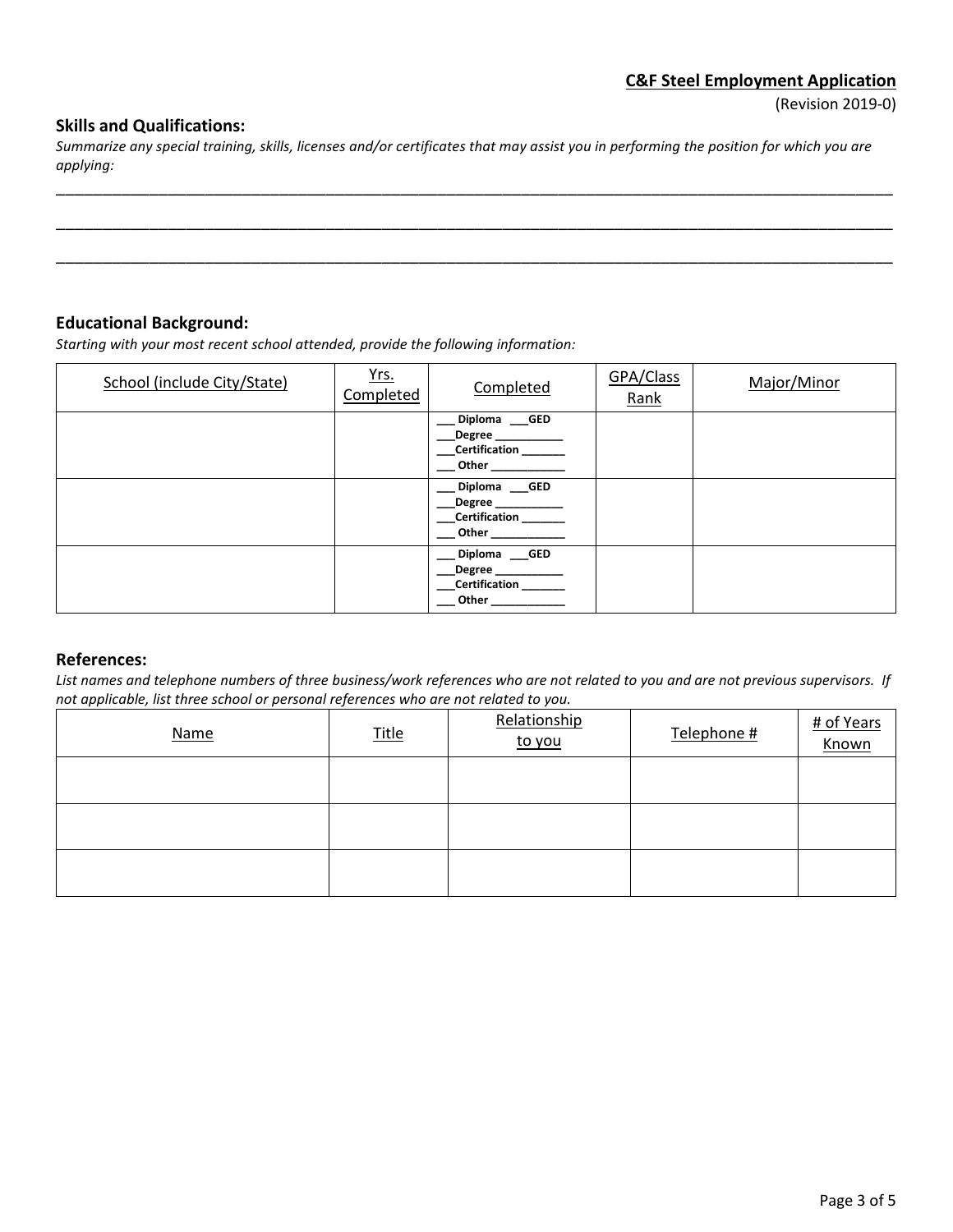### **Work Availability:**

If your application received favorable consideration, when will you be available to begin work?



| Do you have any objection to working overtime? Yes No                                                                                                                                 |                                                                                                                                                                                                                                |      |
|---------------------------------------------------------------------------------------------------------------------------------------------------------------------------------------|--------------------------------------------------------------------------------------------------------------------------------------------------------------------------------------------------------------------------------|------|
| Can you work overtime without prior notice?                                                                                                                                           | Yes a controller                                                                                                                                                                                                               | No l |
| Can you work on Saturday?                                                                                                                                                             | Yes the control of the control of the control of the control of the control of the control of the control of the control of the control of the control of the control of the control of the control of the control of the cont | No l |
| Can you work on Sunday?                                                                                                                                                               | Yes a                                                                                                                                                                                                                          | No l |
| Can you travel if required by this position?<br>Driver's license number, if driving, may be required in position for which you are applying.<br>Do you have a CDL license? Yes<br>No. | Yes a controller                                                                                                                                                                                                               | No l |

### **Salary/Hourly Requirements:**

If your application received favorable consideration, what salary/hourly rate would you require?

\$\_\_\_\_\_\_\_\_\_\_\_\_\_\_\_ per \_\_\_\_\_\_\_\_\_\_\_\_\_\_\_.